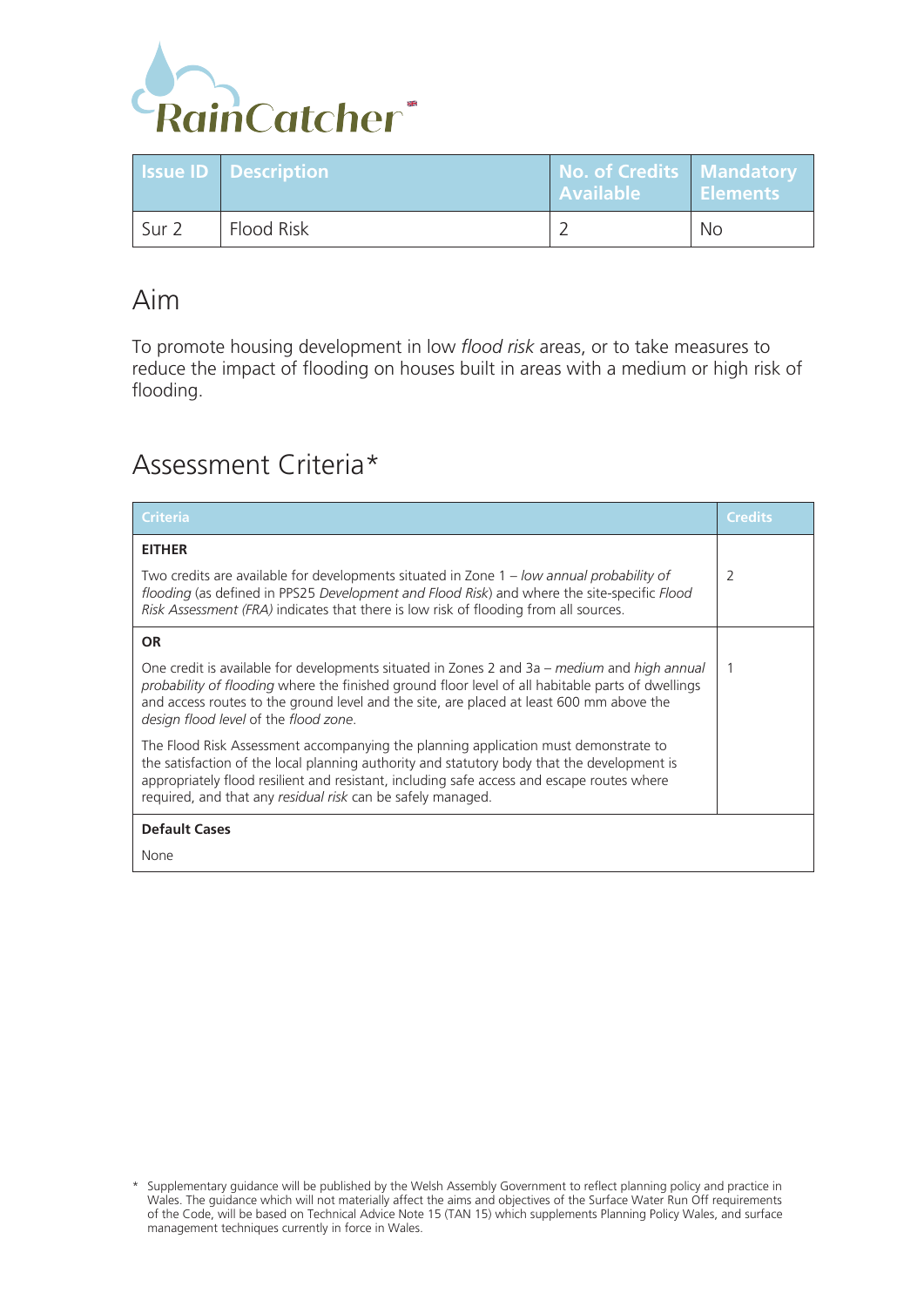# Information Required to Demonstrate Compliance

| <b>Schedule of Evidence Required</b>                                                                                                                                                                                                                                                                                                                                                                                                             |                                                                                                                                                                                                             |  |  |
|--------------------------------------------------------------------------------------------------------------------------------------------------------------------------------------------------------------------------------------------------------------------------------------------------------------------------------------------------------------------------------------------------------------------------------------------------|-------------------------------------------------------------------------------------------------------------------------------------------------------------------------------------------------------------|--|--|
| <b>Design Stage</b>                                                                                                                                                                                                                                                                                                                                                                                                                              | <b>Post Construction Stage</b>                                                                                                                                                                              |  |  |
| For developments situated in Zone 1:<br>A Flood Risk Assessment (prepared<br>according to good practice guidance<br>as outlined in PPS25 Development<br>and Flood Risk) which shows that<br>there is a low risk of flooding from all<br>sources.                                                                                                                                                                                                 | Written confirmation from the<br>developer that the evidence submitted<br>at the design stage has not changed<br><b>OR</b><br>Where different from the design stage,<br>provide evidence (as listed for the |  |  |
| For medium (Zone 2) or high (Zone 3a)<br>flood risk areas:                                                                                                                                                                                                                                                                                                                                                                                       | design stage) representing the dwellings<br>as built                                                                                                                                                        |  |  |
| A Flood Risk Assessment (prepared<br>$\bullet$                                                                                                                                                                                                                                                                                                                                                                                                   | <b>OR</b>                                                                                                                                                                                                   |  |  |
| according to good practice guidance<br>as outlined in PPS25 Development<br>and Flood Risk) which shows there is<br>a medium or high risk of flooding                                                                                                                                                                                                                                                                                             | When at post construction stage<br>assessment only, provide evidence (as<br>listed for the design stage) representing<br>the dwellings as built.                                                            |  |  |
| <b>AND</b>                                                                                                                                                                                                                                                                                                                                                                                                                                       |                                                                                                                                                                                                             |  |  |
| Site plans indicating the design flood<br>$\bullet$<br>level, the range of ground levels<br>of the dwellings, car parking areas<br>and site access (lowest to highest),<br>showing that the criteria (finished<br>floor levels of all habitable rooms and<br>access routes being at least 600 mm<br>above the design flood level) are met,<br>along with any notes explaining the<br>function of any areas lying below the<br>design flood level |                                                                                                                                                                                                             |  |  |
| <b>AND</b>                                                                                                                                                                                                                                                                                                                                                                                                                                       |                                                                                                                                                                                                             |  |  |
| Confirmation from the local planning<br>authority that the development<br>complies with PPS25 and is<br>appropriately flood resilient and<br>resistant, and has managed any<br>residual risk safely.                                                                                                                                                                                                                                             |                                                                                                                                                                                                             |  |  |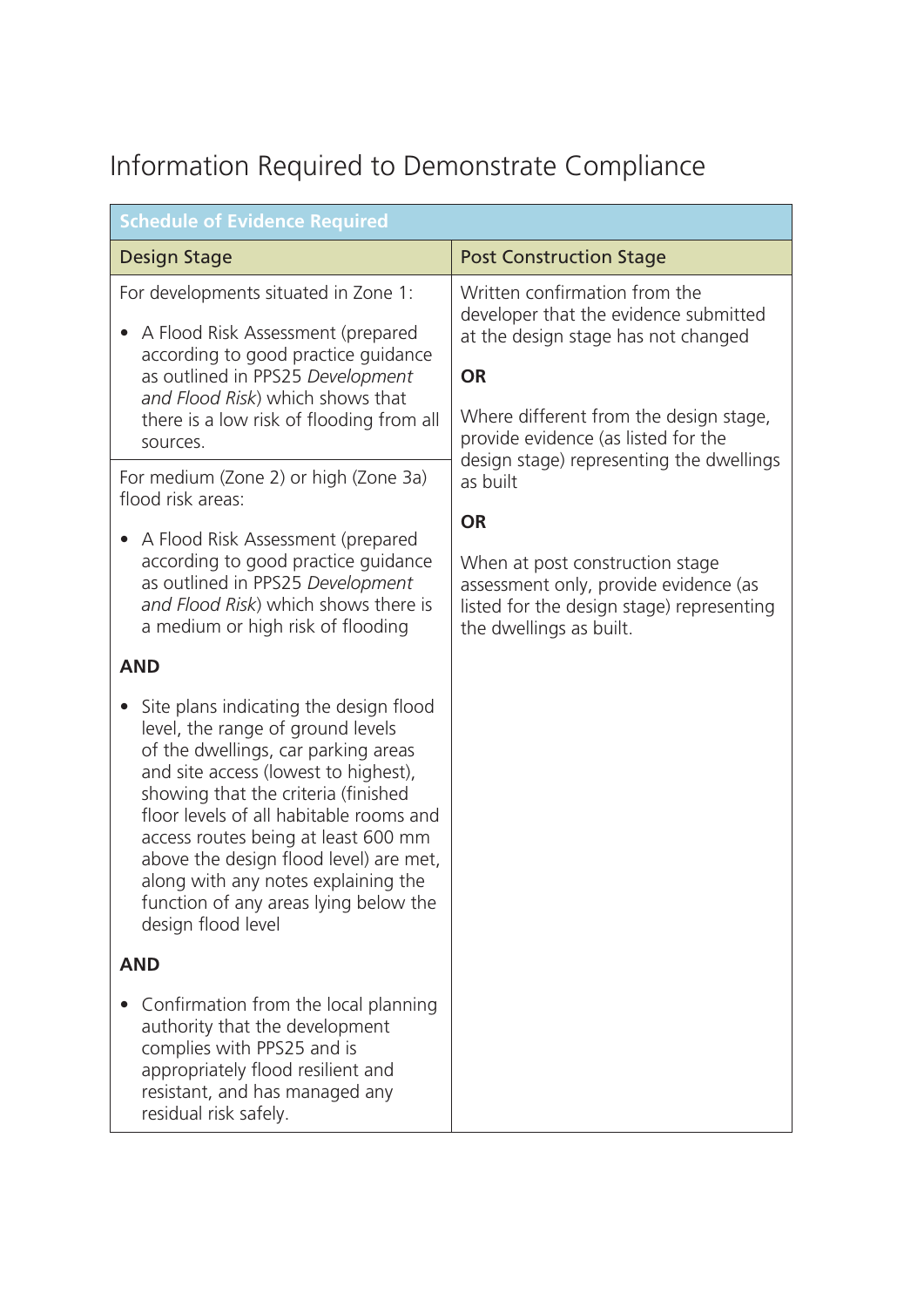| Where the site is under the protection                                                                                                                                                                                                                                                                                               | Where more than five years have passed |
|--------------------------------------------------------------------------------------------------------------------------------------------------------------------------------------------------------------------------------------------------------------------------------------------------------------------------------------|----------------------------------------|
| of flood defences and the flood risk                                                                                                                                                                                                                                                                                                 | since the Flood Risk Assessment was    |
| category of the site is reduced:                                                                                                                                                                                                                                                                                                     | carried out:                           |
| • Written confirmation from the                                                                                                                                                                                                                                                                                                      | • Confirmation that the basis of the   |
| Environment Agency of the reduction                                                                                                                                                                                                                                                                                                  | Flood Risk Assessment has not          |
| in flood risk category *.                                                                                                                                                                                                                                                                                                            | changed.                               |
| *Note: There are many defences,<br>owned by third parties, which, owing<br>to their location, act as a defence by<br>default, e.g. motorway and railway<br>embankments, walls. Confirmation<br>is required that these defences will<br>remain in place for the lifetime of the<br>development if a significant risk is<br>predicted. |                                        |

# **Definitions**

### **Design flood level**

The maximum estimated water level during the design storm event. A site's design flood level can be determined through known historical data or modelled for the specific site.

### **Flood probability**

The estimated probability of a flood of given magnitude occurring or being exceeded in any specified time period. For example, the 100-year flood has a 1% chance of occurring in any given year.

### **Flood protection measures**

This covers the range of flood protection measures which can be employed to protect individual dwellings and developments from the effects of flooding.

### **Flood resilient construction**

Buildings that are designed to reduce the consequences of flooding and facilitate recovery from the effects of flooding sooner than conventional buildings.

### **Flood resistant construction**

Buildings that prevent the entry of water or minimise the amount of water that may enter a building where there is flooding outside.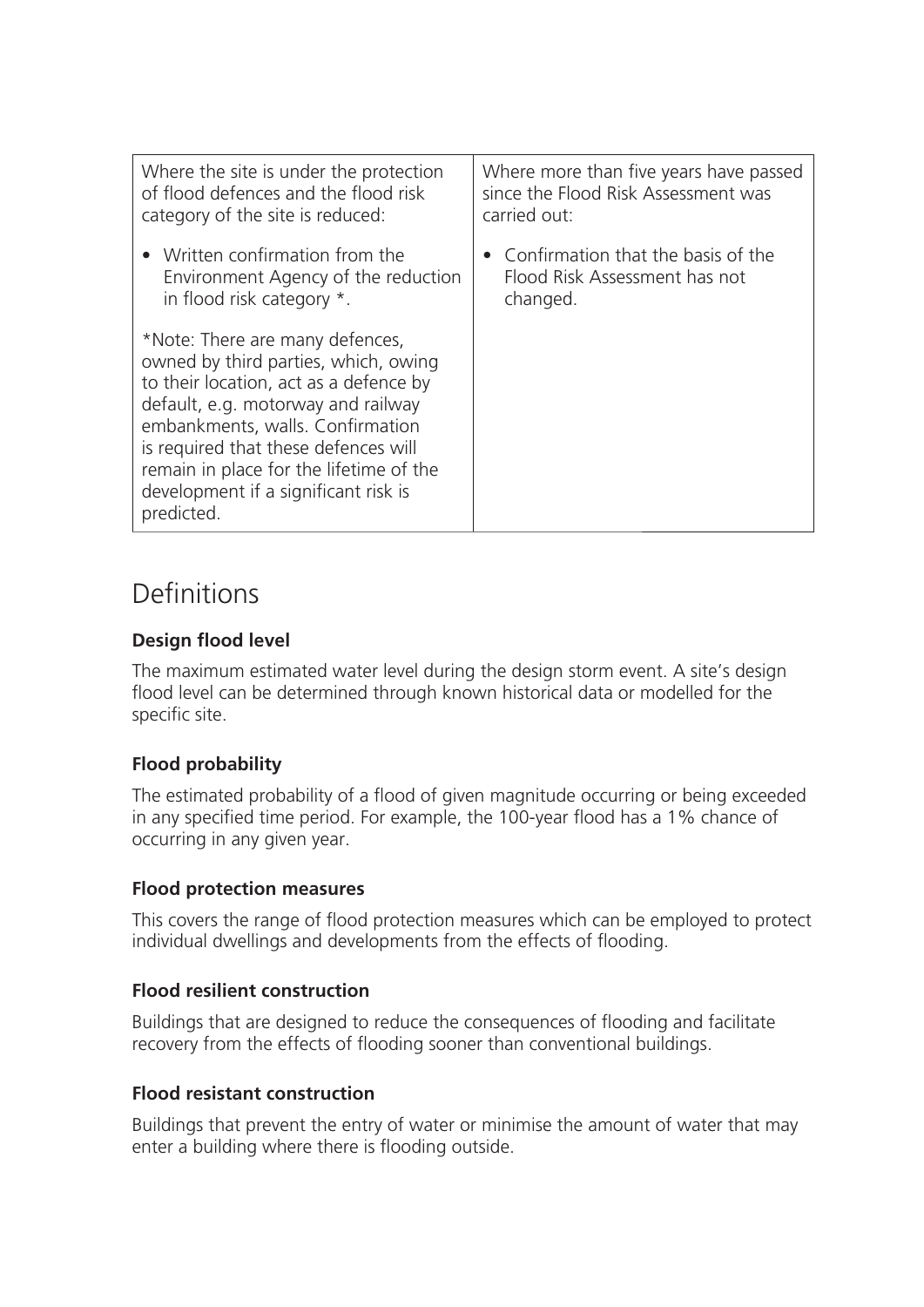#### **Flood Risk Assessment (FRA)**

A study to assess the risk of a site flooding and the impact that any changes or development on the site will have on flood risk on the site and elsewhere. A flood risk assessment must be prepared according to good practice guidance as outlined in PPS25 *Development and Flood Risk: Practice Guide* (available from www. communities.gov.uk).

For developments of less than 1 ha (10,000 m²), the level of detail required in an acceptable FRA (for Sur 1) will depend on the size and density of build. This will range from a brief report for small, low-density developments, to a more detailed assessment for a high-density development of 2000–10,000 m². For example, for very small developments (2000 m² and less), an acceptable FRA could be a brief report carried out by the contractor's engineer confirming the risk of flooding from all *sources of flooding*, including information obtained from the Environment Agency, water company/sewerage undertaker, other relevant statutory authorities, site investigation and local knowledge.

#### **Flood zones – PPS25**

These zones relate to flooding from the sea and rivers only and do not take into account flood defences. These are defined in PPS25.

Zone 1: Low annual probability of flooding

Zone 2: Medium annual probability of flooding

Zone 3a: High annual probability of flooding

Zone 3b: Functional flood plain (where water is stored in times of flood)

#### **Functional flood plain (Zone 3b)**

This land is where water flows or is stored in times of flood.

#### **High annual probability of flooding (Zone 3a)**

An area where the chance of river flooding in any year is >1% (1 in 100) and the chance of flooding from the sea is >0.5% (1 in 200) or greater.

#### **Low annual probability of flooding (Zone 1)**

An area where the chance of both river and sea flooding each year is <0.1% (1 in 1000) or less.

#### **Medium annual probability of flooding (Zone 2)**

An area where the chance of river flooding in any year is 1% (1 in 100) or less but greater than 0.1% (1 in 1000), and the chance of flooding from the sea is 0.5% – 0.1% (between 1 in 200 and 1 in 1000).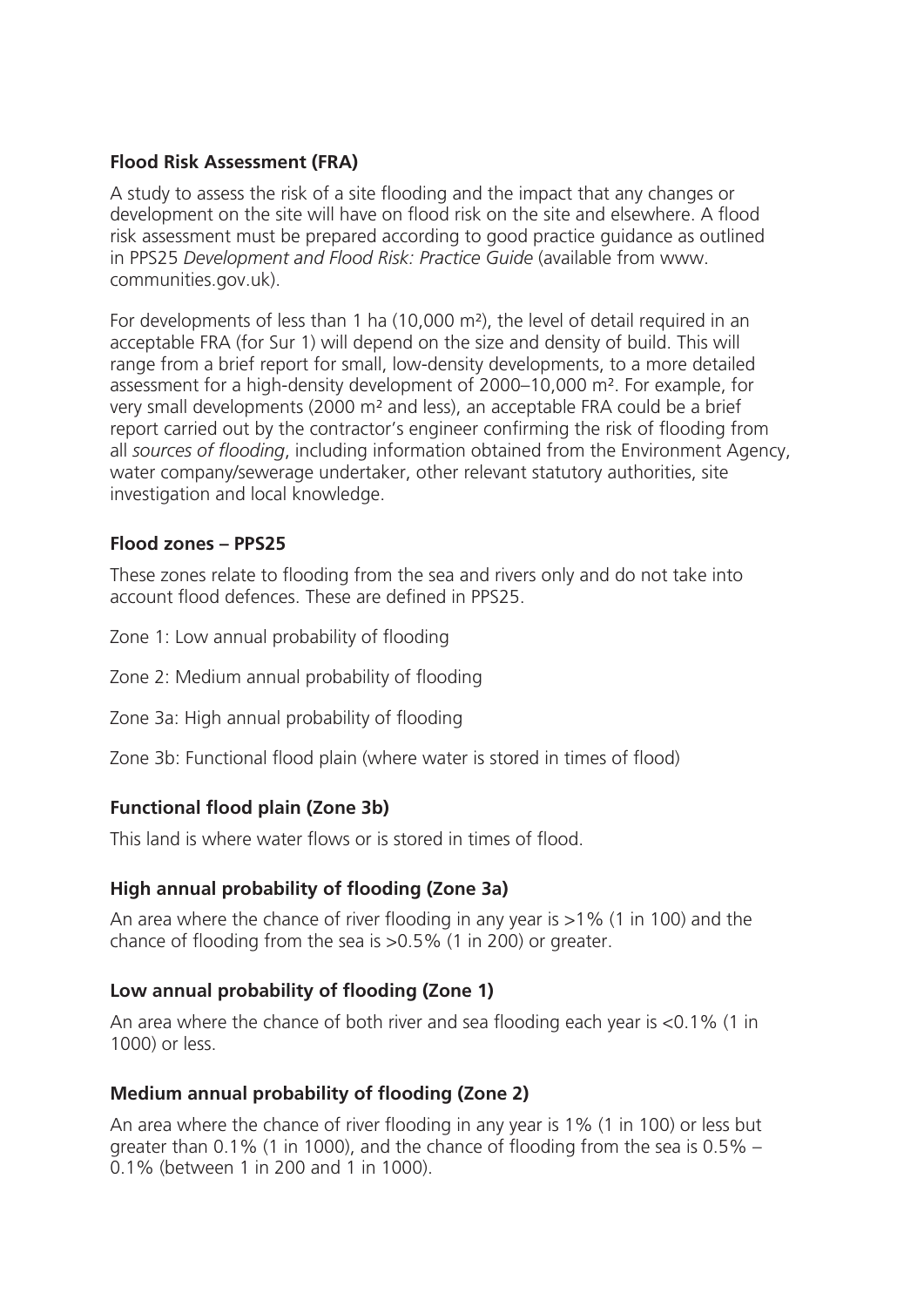#### **Residual risk**

The risk which remains after all risk avoidance, reduction and mitigation measures have been implemented.

### **Sources of flooding and flood risk**

Streams and Rivers: Flooding that can take place from flows that are not contained within the channel due to high levels of rainfall in the catchment.

Coastal or Estuarine: Flooding that can occur from the sea due to a particularly high tide or surge, or combination of both.

Groundwater: Where the water table rises to such a height where flooding occurs. Most common in low-lying areas underlain by permeable rock (aquifers), usually due to extended periods of wet weather.

Sewers and highway drains: Combined, foul or surface water sewers and highway drains that are temporarily over-loaded due to excessive rainfall or due to blockage.

Surface water: The net rainfall falling on a surface (on or off the site) which acts as runoff which has not infiltrated into the ground or entered into a drainage system.

Infrastructure failure: Canals, reservoirs, industrial processes, burst water mains, blocked sewers or failed pumping stations.

# Assessment Methodology

The assessment criteria should be read with the methodology and the definitions in this section. Credits are awarded where the performance requirements (set out in the assessment criteria table) have been met.

### *Design Stage*

- The assessor should confirm that a Flood Risk Assessment has been carried out. This is necessary to ensure that other *sources of flooding* (other than river and sea) are also a low risk. For small developments in low flood risk areas, this will be a relatively brief report.
- If the development is in Zone 1 and the Flood Risk Assessment shows low risk overall, two credits can be awarded. It should be noted that the flood map accessible from the Environment Agency website gives only a rough estimation of flood risk and is not used for planning submission. A Flood Risk Assessment requires contact with the local planning authority to discuss the site, and benefit from the information available.
- If the development is in Zone 2 or 3a, the assessor should check that the Flood Risk Assessment submitted with the planning application has demonstrated to the relevant authorities that the development is appropriately designed, as detailed in the criteria. If the evidence shows that the finished floor levels and